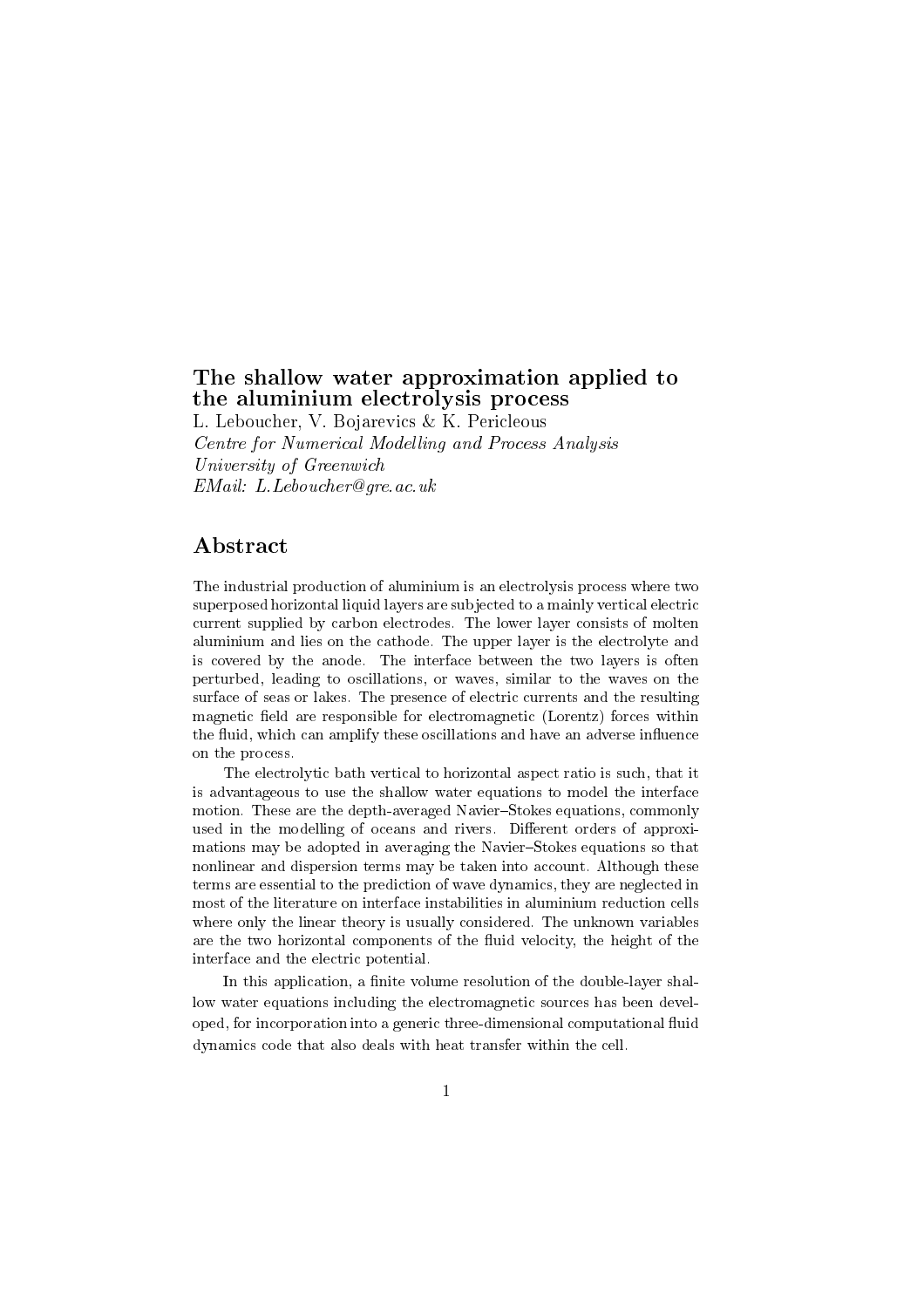#### 1 Background in Shallow Water Theory

#### 1.1Surface Waves

The depth-averaged Navier-Stokes equations are known as the shallow water equations. These equations give an approximation for the dynamics of long waves of length <sup>l</sup> and small amplitude <sup>a</sup> at the surface a shallow layer of fluid of depth  $h_0$ . They express the conservation of mass and momentum and can be written in dimensional form in terms of the gravity  $g$ , the depth-averaged velocity **u** and displacement  $\eta$  of the surface height  $h = h_0 + \eta$ . Their dimensionless form is expressed in terms of the small parameters  $\alpha = a/h_0$  and  $\rho = n_{\bar{0}}/l^{-};$ 

$$
\eta_t + \nabla \cdot [(1 + \alpha \eta) \mathbf{u}] = 0,\tag{1}
$$

$$
\mathbf{u}_t + \alpha \mathbf{u} \cdot \nabla \mathbf{u} + \nabla \eta - \frac{1}{3} \beta \nabla \nabla \cdot \mathbf{u}_t = O(\alpha^2, \alpha \beta), \tag{2}
$$

the subscript  $t$  denoting partial time derivatives. The velocity  $\bf{u}$  is scaled with  $ga/c_0$ ,  $c_0 = \sqrt{gh_0}$  being the linear phase velocity, the time t with  $l/c_0$ , the horizontal coordinate with l and the vertical displacement *n* with a. Neglecting the small terms in  $\alpha$  and  $\beta$  gives a linear theory of waves which has been used by almost all authors of interface instabilities in aluminium reduction cells, e.g. Sneyd [1]. The theories of nonlinear waves is reviewed in several books including Whitham [2] and Mei [3].

#### 1.2Two-layers Theory

Tomasson & Melville [4] have shown that the waves at the interface between two layers of fluids of similar densities can be represented by the same Boussinesq equations. Using the notations chosen by these authors, the top and bottom layers are respectively numbered 1 and 2 as shown on figure 1. Their densities are  $\rho_1$ ,  $\rho_2$  and their depths  $h_1$ ,  $h_2$ . After introducing the equivalent single layer depth  $h_0 = h_1 h_2/(h_1 + h_2)$  and the square of the linear phase speed  $c_0^{\dagger} = g n_0 \Delta \rho / \rho_0$  where  $\Delta \rho = \rho_2 - \rho_1$  and  $\rho_0 = (\rho_1 + \rho_2)/2$  is a reference density, and assuming a balance between the volume fluxes  **and**  $**U**<sub>2</sub> = (h<sub>2</sub> + \eta)**u**<sub>2</sub>$  **in the two layers, the single** flux U defined as  $U = U_2 = -U_1$  satisfies the Boussinesq equations for the displacement  $\eta$  of the interface between the two fluids. Indeed, in dimensionless form and in terms of the small parameters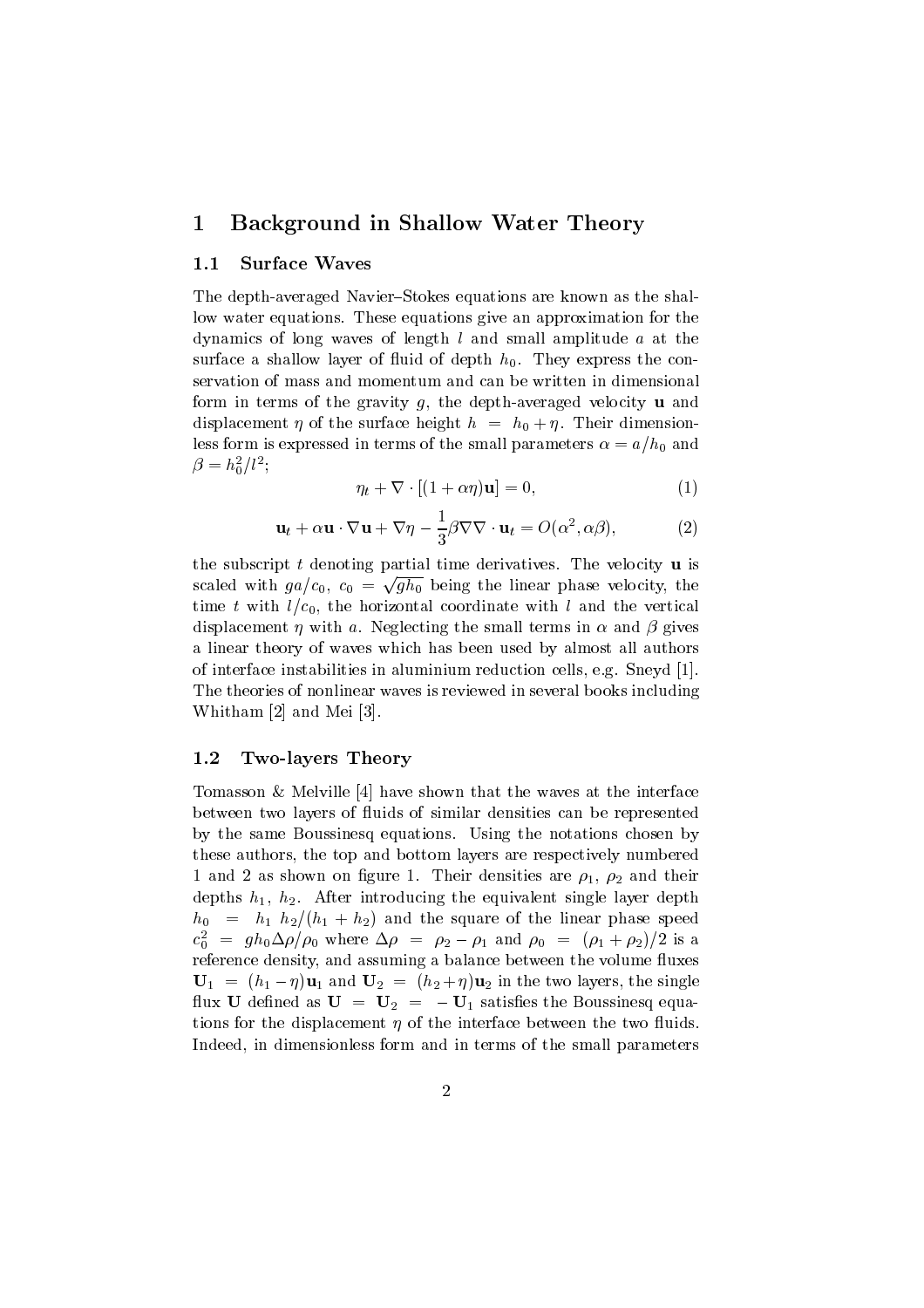

Figure 1: The two-layers of fluid in an electrolytic bath and the perturbation  $\eta(x, y)$  of the interface.

 $\alpha = a/n_0$  and  $\rho = n_0^2 / t^2$ , scaling  $n_1$  and  $n_2$  with  $n_0$ , the densities  $\rho_1$ and  $\rho_2$  with  $\rho_0$ , the velocity flux **U** with  $h_2g_0a/c_0$ , the time t with  $l/c_0$ , the coordinates x and y with l and the vertical displacement  $\eta$ with a,

$$
\eta_t + \nabla \cdot \mathbf{U} = 0,\tag{3}
$$

$$
\mathbf{U}_{t} + \alpha \left( \frac{1}{h_{2}} - \frac{1}{h_{1}} \right) [\mathbf{U} \cdot \nabla \mathbf{U} - (\eta \mathbf{U})_{t}]
$$

$$
+ \nabla \eta - \frac{1}{3} \beta h_{1} h_{2} \nabla \nabla \cdot \mathbf{U}_{t} = O(\alpha^{2}, \alpha \beta). \tag{4}
$$

# 2 Application to an Electrolytic Bath

An aluminium reduction cell is submitted to a strong electric current density **J** crossing both layers of fluid from the upper carbon anode to the lower carbon cathode. A significant magnetic field  $\bf{B}$  mainly created by the input and output currents provided through "bus bars" to these two electrodes is also present. Any change in the position of the interface between the two liquid gives rise to a perturbation <sup>j</sup> in the current distribution as the electrical path in the electrolyte of poor conductivity  $\sigma_1$  is either decreased or increased as shown on figure 2. Let us define  $\Delta \Phi$  as the electric potential drop across the electrolyte.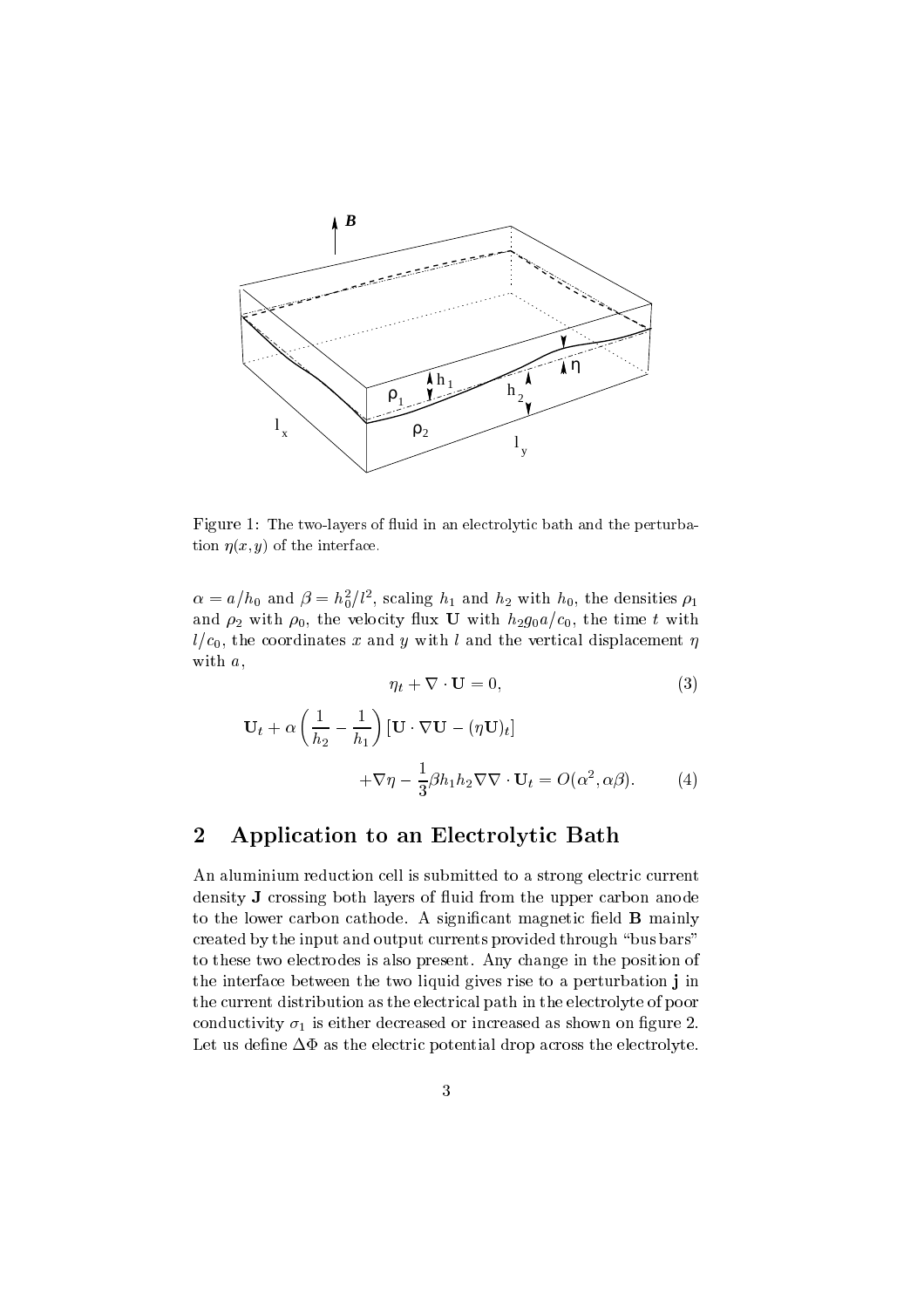

Figure 2: Perturbation of the electric currents due to the deformation of the interface between the molten aluminium and the electrolyte. The current takes the shortest path through the poorly conducting electrolyte.

The vertical current density perpendicular to the interface is then defined in this fluid as

$$
\mathbf{J}_{\perp} = -\sigma_1 \nabla_{\perp} \Phi = \sigma_1 \frac{\Delta \Phi}{h_1 - \eta} \sim \sigma_1 \frac{\Delta \Phi}{h_1} \left( 1 + \frac{\eta}{h_1} \right) = \mathbf{J}_{0\perp} + \mathbf{j}_{\perp} \tag{5}
$$

The contribution of the interface perturbation in the normal current density  $J_{\perp}$  is therefore

$$
\mathbf{j}_{\perp} = \frac{\sigma_1 \Delta \Phi}{h_1^2} \eta \tag{6}
$$

while the constant vertical current without deformation of the interface is just  $J_{0_{\perp}} = \sigma_1 \Delta \Phi / h_1$ . The conservation law for electric charges may be written as

$$
\nabla \cdot \mathbf{J} = \nabla \cdot \mathbf{j} = \nabla_{\perp} \cdot \mathbf{j}_{\perp} + \nabla_{\parallel} \cdot \mathbf{j}_{\parallel} = 0, \tag{7}
$$

and may be integrated over the depth of the molten aluminium layer as

$$
\int_{cathode}^{interface} \nabla \cdot \mathbf{j} \, \mathrm{d}z = \nabla \cdot \int_{cathode}^{interface} \mathbf{j}_{\parallel} \, \mathrm{d}z + \int_{cathode}^{interface} \frac{\partial \mathbf{j}_{\perp}}{\partial z} \, \mathrm{d}z =
$$
\n
$$
\nabla_{\parallel} \cdot \langle \mathbf{j}_{\parallel} \rangle \times \int_{cathode}^{interface} \mathbf{j}_{\perp} \perp^{interface} = (h_2 + \eta) \, \nabla_{\parallel} \cdot \langle \mathbf{j}_{\parallel} \rangle + \mathbf{j}_{\perp}^{interface} = 0, \tag{8}
$$

where  $\langle \mathbf{j}_{\parallel} \rangle = -\sigma_2 \nabla_{\parallel} \Phi$  is the depth-averaged current density in the molten aluminium and can be solved from the Poisson equation

$$
\nabla_{\parallel}^2 \Phi(x, y) = -\frac{\sigma_1}{\sigma_2} \frac{\Delta \Phi}{h_1^2 h_2} \eta(x, y). \tag{9}
$$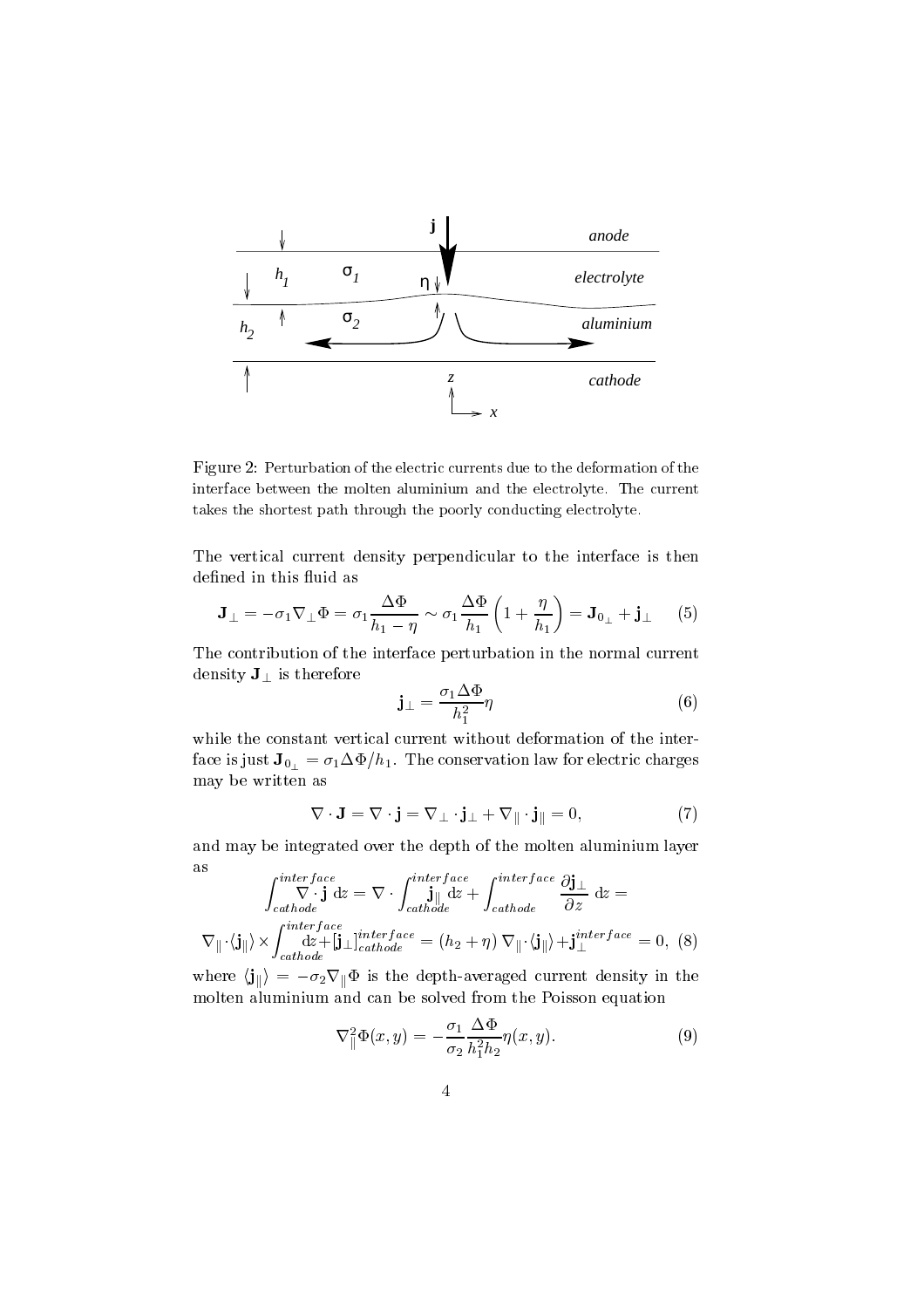Since the electromagnetic force gives some energy and momentum to the fluid, the modelled interface oscillations can only increase if the dissipation due to the viscosity of the fluid is not taken into account. The linear friction law used by Bojarevics [5] is introduced in the model.

#### 2.1Scaling

Let us introduce the small parameter  $\delta = (\rho_2 - \rho_1)/(\rho_2 + \rho_1)$  =  $\Delta\rho/(2\rho_0)$  and the aspect ratio  $\gamma = l_u^2/l_x^2$  of the bath horizontal dimensions so that the x- and y-coordinates are now scaled with  $l_x$ and  $l_y$  respectively. The time is scaled with  $l_x/c_0$ , the x- and ycomponents U and V of the velocity flux thus being scaled with  $\alpha c_0 h_0$ and  $\alpha \sqrt{\gamma} c_0 h_0$ . The linear friction law in  $-\kappa \mathbf{U}$  used by Bojarevics [5] with a friction coefficient  $\kappa$  proportional to  $\alpha$ p  $^+$ Ke  $^-$  is used. Defining the interaction parameter  $N = (i_x \sigma_1 \Delta \Psi D_0) / (i_y n_1 p_2 c_0^2)$  char- $0$  / character  $\sim$ acterizing the ratio of electromagnetic to intertification for  $\alpha$  in  $\alpha$ the electric potential  $\Psi$  with  $(\sigma_1 \iota_x^T a \Delta \Psi)/(\sigma_2 n_1^T n_2)$  the dimensionless Boussinesq equations are

$$
\eta_t + U_x + \gamma V_y = 0,\t\t(10)
$$

$$
\left(1+\delta\frac{h_1-h_2}{h_1+h_2}\right)U_t+\alpha\left(\frac{1}{h_2}-\frac{1}{h_1}\right)[(UU)_x+\gamma(VU)_y-\eta U_t]
$$
  
+
$$
\eta_x-\frac{1}{3}\beta h_1h_2(U_{xxt}+\gamma V_{xyt})=-N\Phi_y-\kappa U+O(\alpha^2,\alpha\beta,\alpha\delta,\beta\delta), (11)
$$
  

$$
\gamma\left(1+\delta\frac{h_1-h_2}{h_1+h_2}\right)V_t+\alpha\gamma\left(\frac{1}{h_2}-\frac{1}{h_1}\right)[(UV)_x+\gamma(VV)_y-\eta V_t]
$$
  
+
$$
\gamma\eta_y-\frac{1}{3}\beta\gamma h_1h_2(U_{xyt}+\gamma V_{yyt})=N\Phi_x-\gamma\kappa V+O(\alpha^2,\alpha\beta,\alpha\delta,\beta\delta),
$$
\n(12)

the subscripts  $x$  and  $y$  denoting partial spatial derivatives.

### 3 Numerical method and Simulations

The finite volume method with a fully staggered grid as shown on figure 3 is used. All terms are computed with second order central finite differences for both spatial and time derivatives. The mass conservation equation (10) and the momentum equation (12) are solved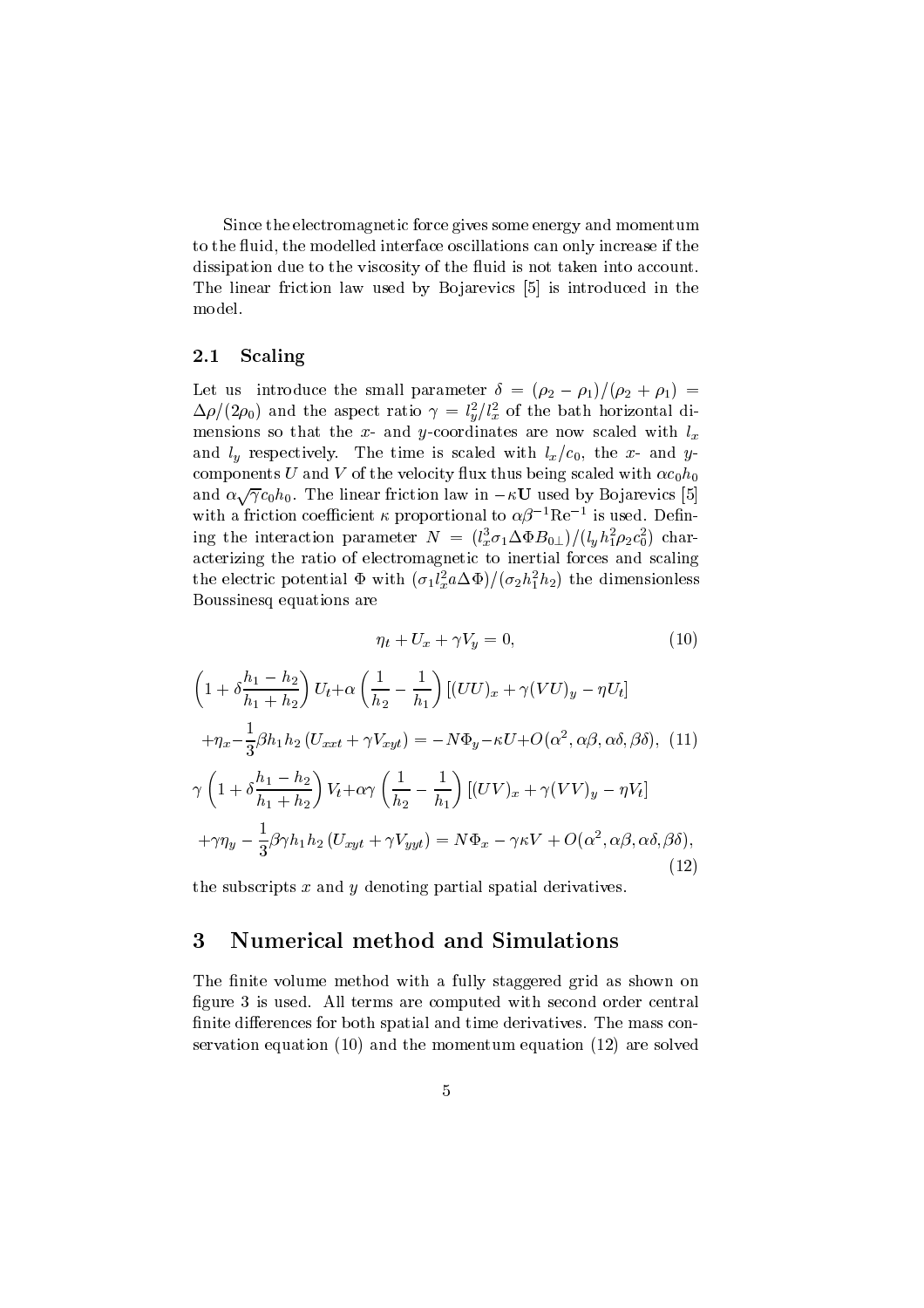

Figure 3: Finite volume mesh.

alternatively. The perturbation  $\eta$  of the interface is computed explicitly at the time step n from its value at the time step  $n-1$  and from the momentum  $(U, V)$  at the intermediate time step  $n-1/2$ :

$$
\eta_{i,j}^{n} = \eta_{i,j}^{n-1} + \Delta t \left( \frac{U_{i+1/2,j}^{n-1/2} - U_{i-1/2,j}^{n-1/2}}{\Delta x} + \gamma \frac{V_{i,j+1/2}^{n-1/2} - V_{i,j-1/2}^{n-1/2}}{\Delta y} \right), \tag{13}
$$

Then the electric potential can be solved from eq. (9) using a classical five-point finite difference scheme for the Laplacian of  $\Phi$  and a fourpoint averaged value of  $\mu+1/2$ ; the momentum uses  $\sim$  is computed to  $\sim$ implicitly at the time step <sup>n</sup> + 1=2: The momentum <sup>U</sup> is computed implicitly at the time step  $n + 1/2$ :

$$
U_{i+1/2,j}^{n+1/2} = U_{i+1/2,j}^{n-1/2} + \Delta t \left[ 1 + \left( \frac{1}{h_2} - \frac{1}{h_1} \right) \left( \delta - \alpha \eta_{i+1/2,j}^n \right) \right]^{-1}
$$
  

$$
\left\{ -\alpha \left( \frac{1}{h_2} - \frac{1}{h_1} \right) \left[ (UU)_x|_{i+1/2,j}^n + \gamma (VU)_y|_{i+1/2,j}^n \right] - \frac{\eta_{i+1,j}^n - \eta_{i,j}^n}{\Delta x} + \frac{1}{3} \beta h_1 h_2 \left( U_{xxt}|_{i+1/2,j}^n + \gamma V_{xyt}|_{i+1/2,j}^n \right) - N B_{\perp i+1/2,j}^n \frac{\Phi_{i+1/2,j+1/2}^n - \Phi_{i+1/2,j-1/2}^n}{\Delta y} - \kappa U_{i+1/2,j}^n \right\} \qquad (14)
$$

where the x-component  $(UU)_x + (VU)_y$  of the advection term is discretised in conservative form using a control volume centred at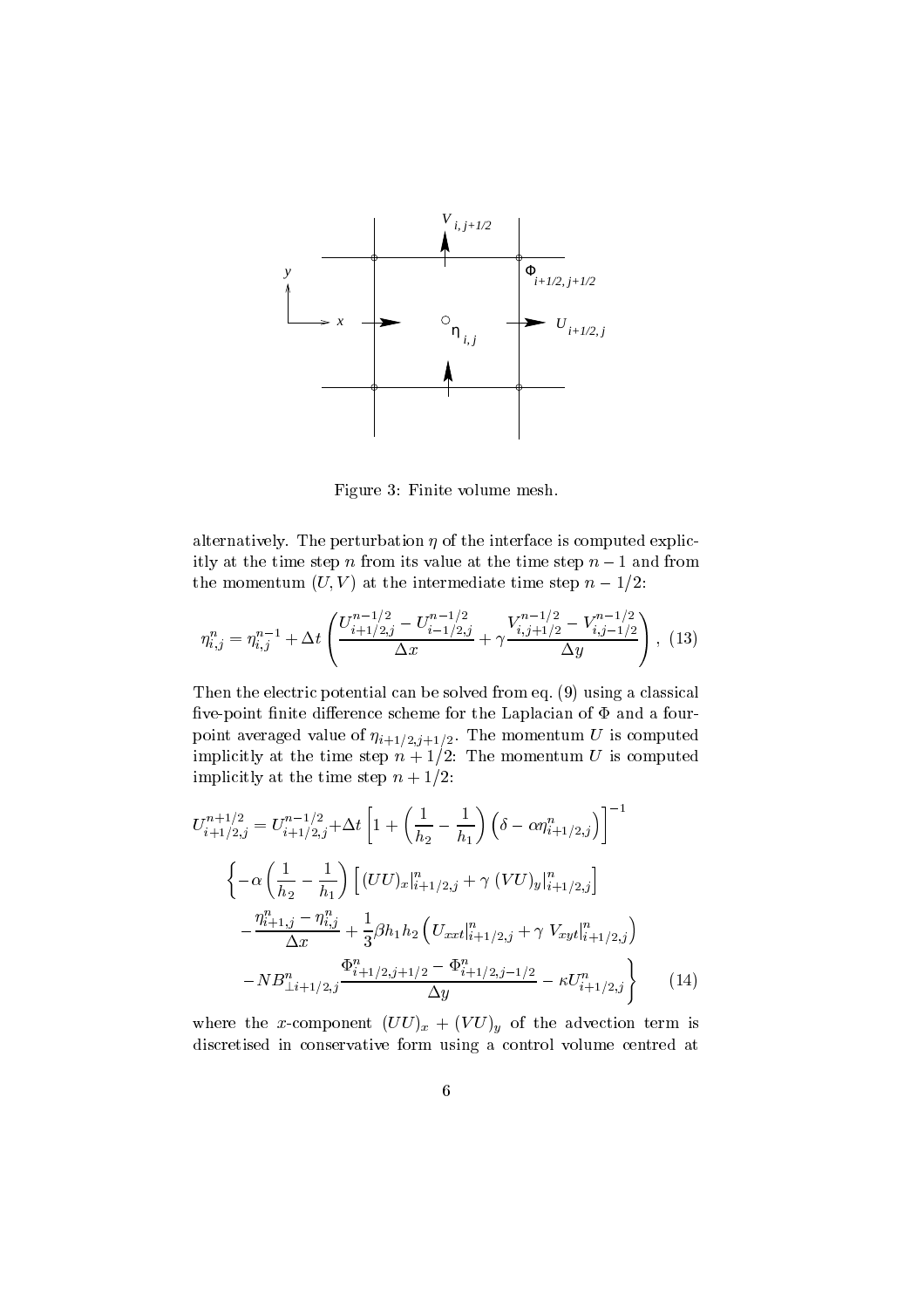

Figure 4: Example of the position  $\eta(x, y)$  of the interface between the molten aluminium and the electrolyte after amplification of a small sine wave by the electromagnetic forces within the fluid.

 $i + 1/2$ , j and is averaged over the time steps  $n - 1/2$  and  $n + 1/2$ , while the dispersion terms  $U_{xxt}$  and  $V_{xyt}$  are computed with second order central finite differences over two and three points for first and second order derivatives. The code is run with the parameters of the aluminium production plant in Slatina, Romania. The bath is 6 - 2 meters. The electrolyte and aluminium layers are 5 and 25 cm respectively. The imposed magnetic field is given by a commercial finite elements software [6]. The maximum value of the vertical component of the magnetic field is  $10^{-2}$  T and the electric potential drop in the electrolyte is 1.5 V.

# 4 Conclusion

The shallow layer equations discretised in finite volumes are successfully applied to model interface perturbations in an aluminium elec